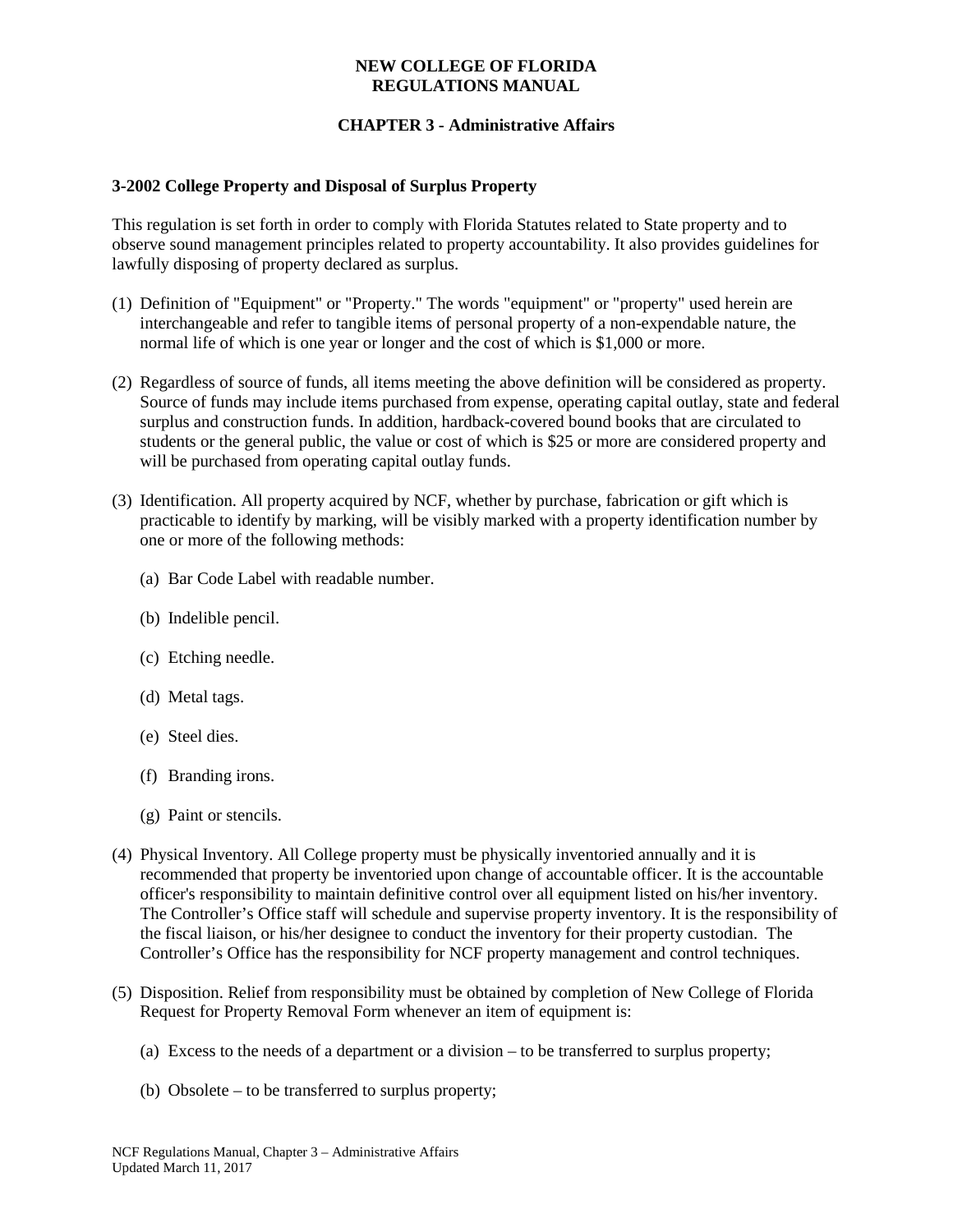### **NEW COLLEGE OF FLORIDA REGULATIONS MANUAL**

# **CHAPTER 3 - Administrative Affairs**

- (c) Damaged to be scrapped;
- (d) Cannibalized to dismantle equipment for usable parts;
- (e) Unlocated due to inventory shortage;
- (f) Other transfer to other State or  $501(c)(3)$  agency. Must include an acceptance letter from receiving  $501(c)(3)$  agency.
- (g) Stolen Property theft or sudden disappearance. Relief from responsibility, must be obtained by completion of New College of Florida Request for Property Removal Form and include a copy of police report.
- (6) Request of Property Removal Form must be completed, signed by the accountable officer, and a police report case number when equipment is stolen. It is not necessary to report inventory shortages to the University Police as they will be reported in accordance with "unlocated" items as described above. Any department experiencing a theft or sudden and mysterious disappearance of equipment shall immediately report this fact to the University Police. Upon completion of investigation, the University Police will notify the Vice President of Finance and Administration, or designee if the stolen item is not recovered. He or she will remove the item from the property record and notify the appropriate accountable officer.
- (7) Off-Campus Use. When NCF property is to be removed from campus for some official purpose, an "Off Campus Equipment Use Permit", New College of Florida Form must be submitted. The form must be approved by the appropriate dean, division chair or director. No new equipment should be removed from campus prior to being decaled and having a completed and approved "Off Campus Equipment Use Permit" form.
- (8) Property Transfer. Whenever property is physically relocated on a permanent basis or changes accountable officers, a Property Transfers Form must be completed and submitted to the Controller's Office. When equipment is transferred on a temporary basis, it is recommended that the accountable officer maintain adequate internal records for locating all properties under his/her control.
- (9) As departments or divisions have property items that are excess to their needs that are still usable, they should advertise on email or other means available to them to let other departments or divisions know that these items are available for transfer (New College of Florida Transfer of Property Form). If these items still remain available after three five days or if items are unusable, prepare a New College of Florida Request for Property Removal Form and forward it to the Associate Controller for approval.
- (10) Surplus Property will be disposed of as follows:
	- (a) If the property is to be cannibalized, the Controller's Office must approve the request for property removal form and return it to the dept. requesting cannibalization before cannibalization can begin. The approved form must be kept with the item begin cannibalized to prevent re-inventory at a later date.